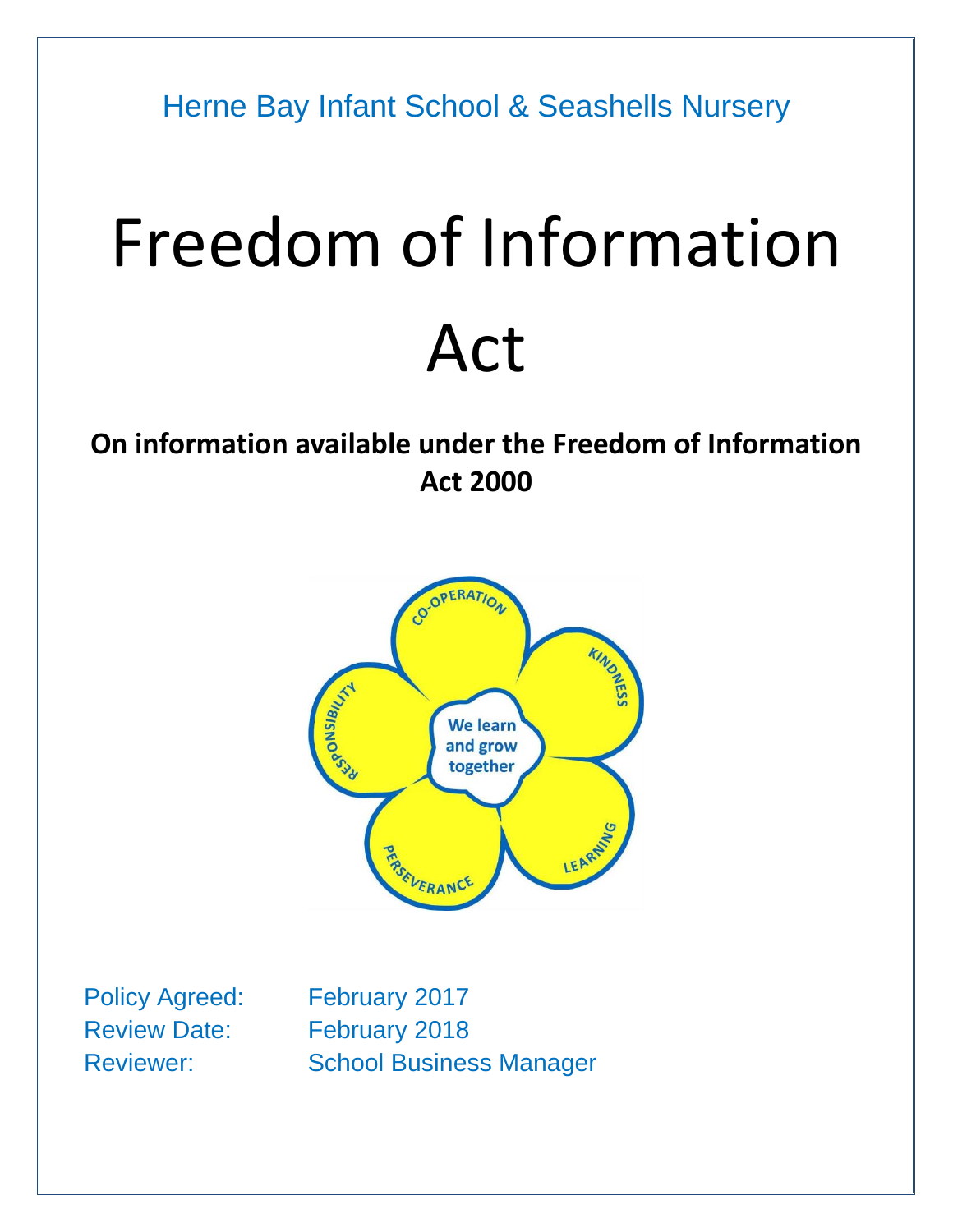*The governing body is responsible for maintenance of this scheme.*

#### **1. Introduction**

One of the aims of the Freedom of Information Act 2000 (which is referred to as FOIA in the rest of this document) is that public authorities, including all maintained schools, should be clear and proactive about the information they will make public.

#### **To do this we must produce a publication scheme, setting out:**

- *The classes of information which we publish or intend to publish;*
- *The manner in which the information will be published; and*
- *Whether the information is available free of charge or on payment.*

The scheme covers information already published and information which is to be published in the future. All information in our publication scheme is available in paper form.

Some information which we hold may not be made public, for example personal information.

This publication scheme conforms to the model scheme for schools approved by the Information Commissioner.

#### **2. Aims and Objectives**

The school aims to:

- enable every child to fulfil their learning potential, with education that meets the needs of each child
- help every child develop the skills, knowledge and personal qualities needed for life and work,

and this publication scheme is a means of showing how we are pursuing these aims.

#### **3. Categories of information published**

The publication scheme guides you to information which we currently publish (or have recently published) or which we will publish in the future. This is split into categories of information known as 'classes'. These are contained in section 6 of this scheme.

The classes of information that we undertake to make available are organised into four broad topic areas:

*School Prospectus –* information published in the school prospectus.

*Governors' Documents –* information published in the Governors Annual Report and in other governing body documents.

*Pupils & Curriculum –* information about policies that relate to pupils and the school curriculum *School Policies and other information related to the school –* information about policies that relate to the school in general.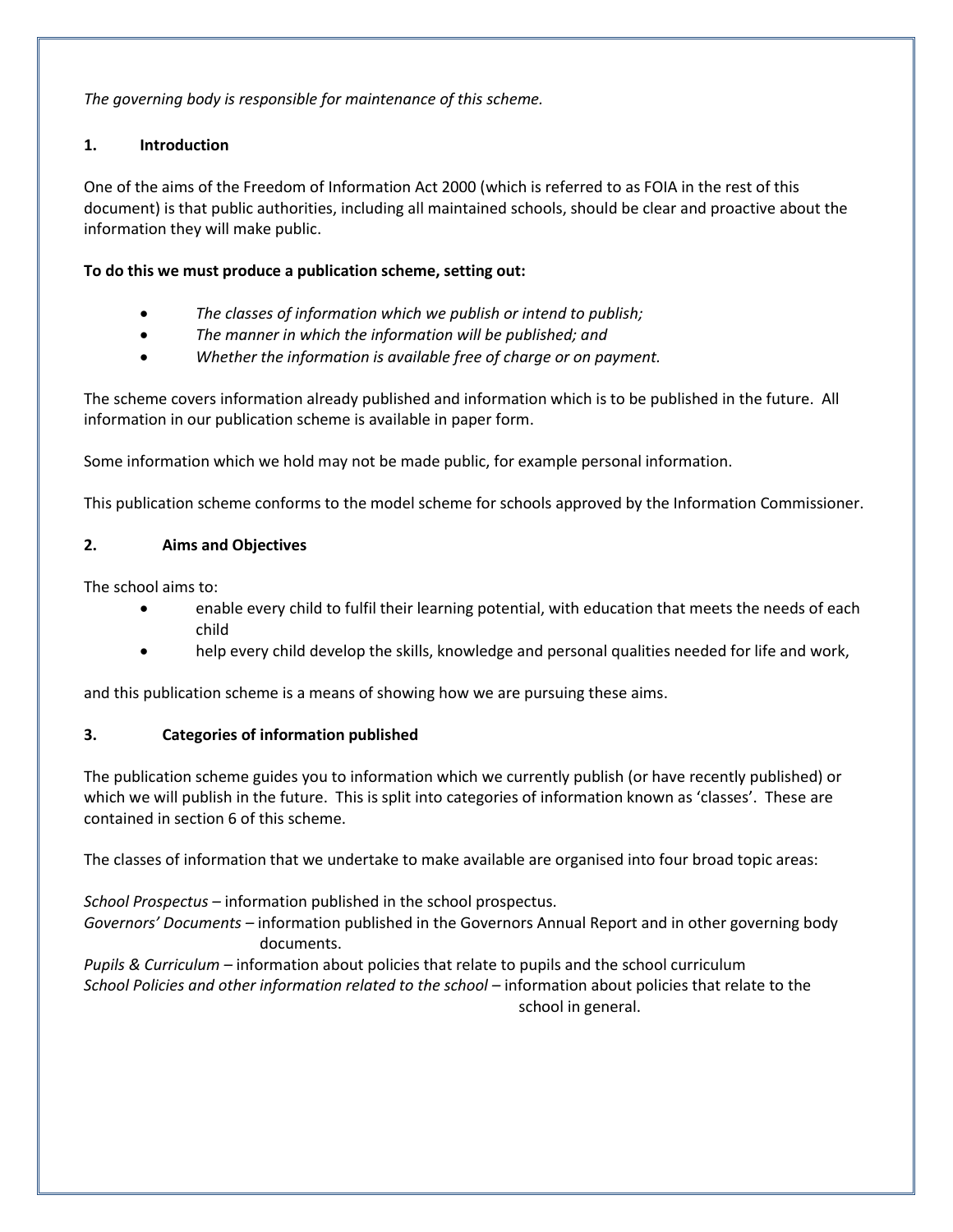#### **4. How to request information**

If you require a paper version of any of the documents within the scheme, please contact the school by telephone, email, fax or letter. Contact details are set out below.

| Email:          | office@herne-bay.kent.sch.uk           |
|-----------------|----------------------------------------|
| Telephone:      | 01227 372245                           |
| Contact address | Stanley Road, Herne Bay, Kent, CT6 5SH |

To help us process your request quickly, please clearly mark any correspondence **"PUBLICATION SCHEME REQUEST" (in CAPITALS please)**

If the information you are looking for is not available via the scheme you can still contact the school to ask if we have it.

#### **5. Paying for information**

Information published on our website is free, although you may incur costs from your Internet service provider. If you do not have Internet access, you can access our website using a local library or an Internet café.

Single copies of information covered by this publication are provided free unless stated otherwise in section 6. If your request means that we have to do a lot of photocopying or printing, or pay a large postage charge, or is for a priced item such as some printed publications or videos we will let you know the cost before fulfilling your request. Where there is a charge this will be indicated by a £ sign in the description box.

#### **6. Classes of Information Currently Published**

**School Prospectus –** this section sets out information published in the school prospectus.

| <b>Class</b>      | <b>Description</b>                                                                                                                                                                                                                                                                                                                                                                                                                                                                                                                                                                                            |
|-------------------|---------------------------------------------------------------------------------------------------------------------------------------------------------------------------------------------------------------------------------------------------------------------------------------------------------------------------------------------------------------------------------------------------------------------------------------------------------------------------------------------------------------------------------------------------------------------------------------------------------------|
| <b>School</b>     | The statutory contents of the school prospectus are as follows, (other items may be included                                                                                                                                                                                                                                                                                                                                                                                                                                                                                                                  |
| <b>Prospectus</b> | in the prospectus at the school's discretion):                                                                                                                                                                                                                                                                                                                                                                                                                                                                                                                                                                |
|                   | the name, address and telephone number of the school, and the type of school<br>the names of the headteacher and chair of governors<br>information on the school policy on admissions<br>a statement of the school's ethos and values<br>details of any affiliations with a particular religion or religious denominations, the<br>religious education provided, parents' rights to withdraw their child from religious<br>education and collective worship and the alternative provision for those pupils<br>information about the school's policy on providing for pupils with special educational<br>needs |
|                   | number of pupils on roll and rates of pupils' authorised and unauthorised absences                                                                                                                                                                                                                                                                                                                                                                                                                                                                                                                            |
|                   | National Curriculum assessment results for appropriate Key Stages, with national<br>summary figures                                                                                                                                                                                                                                                                                                                                                                                                                                                                                                           |
|                   | The arrangements for visits to the school by prospective parents                                                                                                                                                                                                                                                                                                                                                                                                                                                                                                                                              |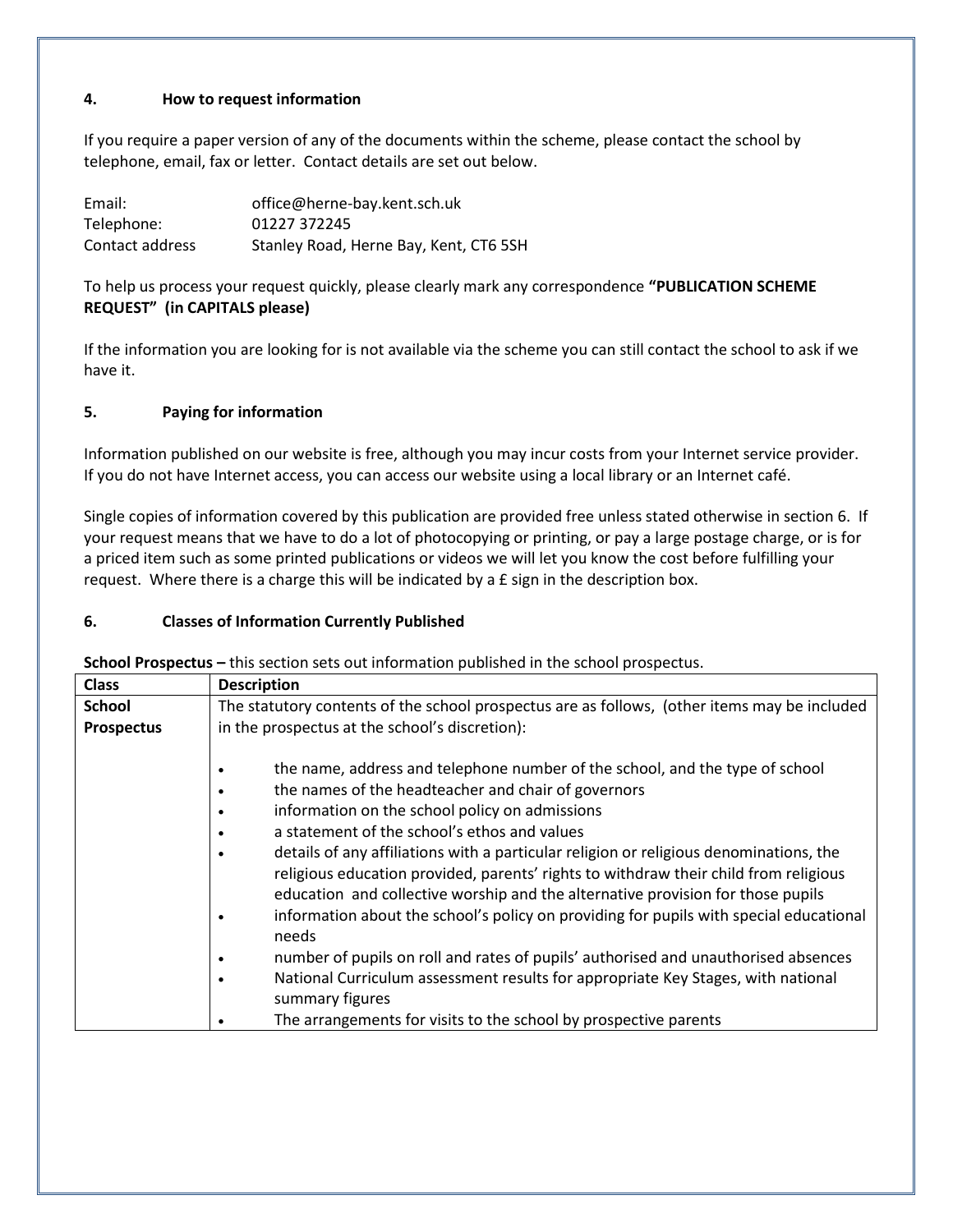## **Governors' Annual Report and other information relating to the governing body –** this section sets out

| information published in the Governors' Annual Report and in other governing |  |
|------------------------------------------------------------------------------|--|
|------------------------------------------------------------------------------|--|

body documents

| <b>Class</b>      | <b>Description</b>                                                                             |  |
|-------------------|------------------------------------------------------------------------------------------------|--|
| Governors'        | The statutory contents of the governors' annual report to parents are as follows, (other items |  |
| Annual            | may be included in the annual report at the school's discretion):                              |  |
| Report            | details of the governing body membership, including name and address of chair and<br>$\bullet$ |  |
|                   | clerk                                                                                          |  |
|                   | a statement on progress in implementing the action plan drawn up following an<br>$\bullet$     |  |
|                   | inspection                                                                                     |  |
|                   | a financial statement, including gifts made to the school and amounts paid to<br>$\bullet$     |  |
|                   | governors for expenses                                                                         |  |
|                   | a description of the school's arrangements for security of pupils, staff and the               |  |
|                   | premises                                                                                       |  |
|                   | information about the implementation of the governing body's policy on pupils with             |  |
|                   | special educational needs (SEN) and any changes to the policy during the last year             |  |
|                   | a description of the arrangements for the admission of pupils with disabilities; other         |  |
|                   | pupils; details of existing facilities to assist access to the school by pupils with           |  |
|                   | disabilities; the accessibility plan covering future policies for increasing access by         |  |
|                   | those with disabilities to the school                                                          |  |
|                   | a statement of policy on whole staff development identifying how teachers'                     |  |
|                   | professional development impacts on teaching and learning                                      |  |
|                   | number of pupils on roll and rates of pupils' authorised and unauthorised absence              |  |
|                   | National Curriculum assessment results for appropriate Key Stages, with national               |  |
|                   | summary figures                                                                                |  |
|                   | A statement of the extent to which proposals in the post - inspection action plan<br>$\bullet$ |  |
|                   | have been carried into effect                                                                  |  |
| <b>Instrument</b> | The name of the school<br>$\bullet$                                                            |  |
| of                | The category of the school<br>$\bullet$                                                        |  |
| <b>Government</b> | The name of the governing body<br>$\bullet$                                                    |  |
|                   | The manner in which the governing body is constituted<br>$\bullet$                             |  |
|                   | The term of office of each category of governor if less than 4 years<br>$\bullet$              |  |
|                   | The name of any body entitled to appoint any category of governor<br>$\bullet$                 |  |
|                   | Details of any trust<br>$\bullet$                                                              |  |
|                   | If the school has a religious character, a description of the ethos<br>$\bullet$               |  |
|                   | The date the instrument takes effect<br>$\bullet$                                              |  |
| Minutes $1$ of    | Agreed minutes of meetings of the governing body and its committees [current and<br>$\bullet$  |  |
| meeting of the    | last full academic school year]                                                                |  |
| governing body    |                                                                                                |  |
| and its           |                                                                                                |  |
| committees        |                                                                                                |  |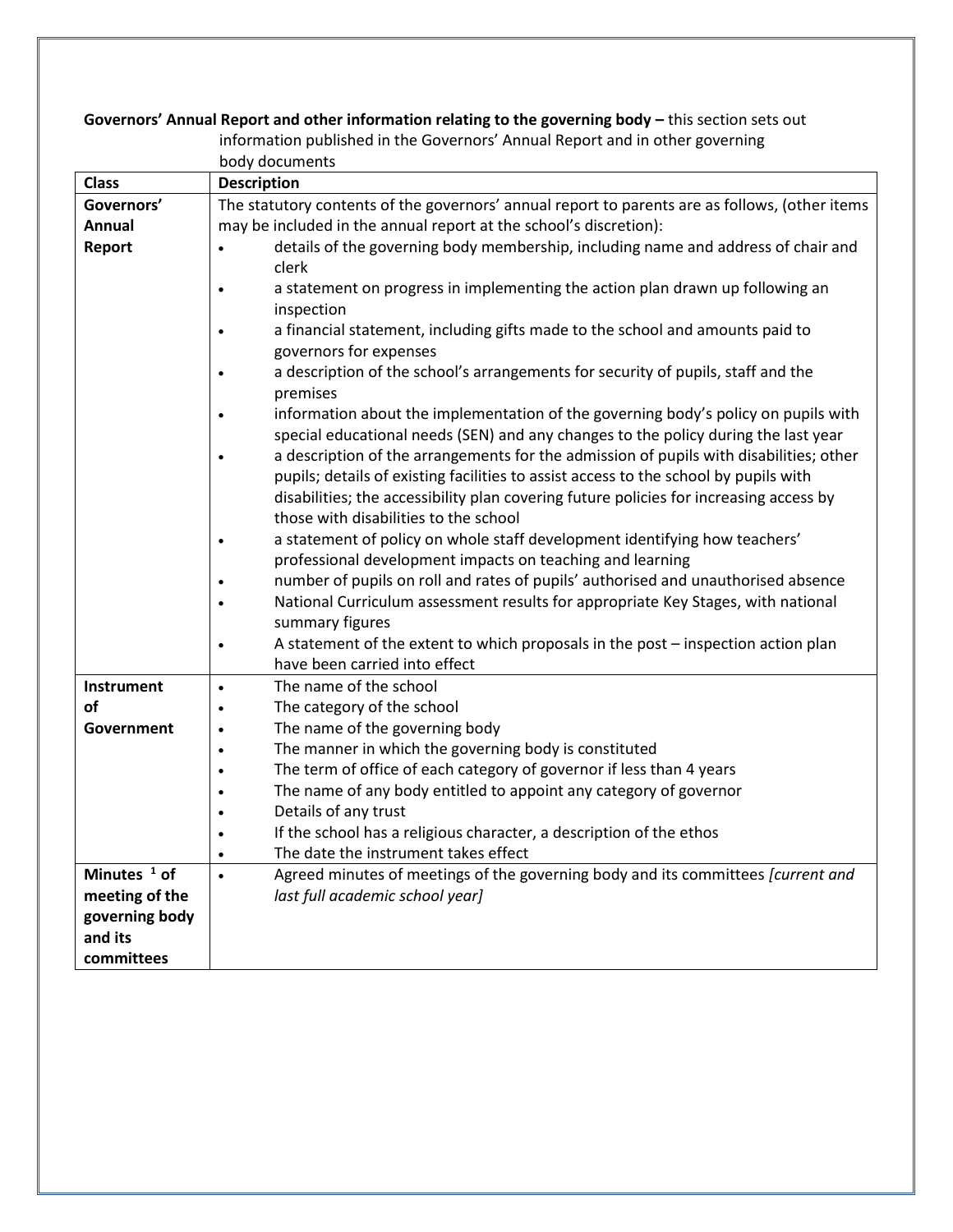### Some information might be confidential or otherwise exempt from the publication by law – we cannot **therefore publish this**

| <b>Class</b>            | <b>Description</b>                                                                             |
|-------------------------|------------------------------------------------------------------------------------------------|
| Home – school           | Statement of the school's aims and values, the school's responsibilities, the parental         |
| agreement               | responsibilities and the school's expectations of its pupils for example homework              |
|                         | arrangement                                                                                    |
| Curriculum              | Statement on following the policy for the secular curriculum subjects and religious education  |
| Policy                  | and schemes of work and syllabuses currently used by the school                                |
| Sex Education           | Statement of policy with regard to sex and relationship education                              |
| Policy                  |                                                                                                |
| Special                 | Information about the school's policy on providing for pupils with special educational needs   |
| <b>Education Needs</b>  |                                                                                                |
| Policy                  |                                                                                                |
| Accessibility           | Plan for increasing participation of disabled pupils in the school's curriculum, improving the |
| Plans                   | accessibility of the physical environment and improving delivery of information to disabled    |
|                         | pupils                                                                                         |
| Race Equality           | Statement of policy for promoting race equlity                                                 |
| Policy                  |                                                                                                |
| Collective              | Statement of arrangements for the required daily act of collective worship                     |
| Worship                 |                                                                                                |
| <b>Child Protection</b> | Statement of policy for safeguarding and promoting welfare of pupils at the school.            |
| Policy                  | [from March 2004]                                                                              |
| <b>Pupil Discipline</b> | Statement of general principles on behaviour and discipline and of measures taken by the       |
|                         | head teacher to prevent bullying                                                               |

**Pupils & Curriculum Policies –** This section gives access to information about policies that relate to pupils and the school curriculum

**School Policies and other information related to the school - This section gives access to information about** policies that relate to the school in general.

| <b>Class</b>     | <b>Description</b>                                                                           |
|------------------|----------------------------------------------------------------------------------------------|
| Published        | Published report of the last inspection of the school and the summary of the report and      |
| reports of       | where appropriate inspection reports of religious education in those schools designated as   |
| Ofsted referring | having a religious character                                                                 |
| expressly to the |                                                                                              |
| school           |                                                                                              |
| Post-Ofsted      | A plan setting out the actions required following the last Ofsted inspection and where       |
| inspection       | appropriate an action plan following inspection of religious education where the school is   |
| action plan      | designated as having a religious character                                                   |
| Charging and     | A statement of the school's policy with respect to charges and remissions for any optional   |
| Remission        | extra or board and lodging for which charges are permitted, for example school publications, |
| <b>Policies</b>  | music tuition, trips                                                                         |
| School session   | Details of school session and dates of school terms and holidays                             |
| times and term   |                                                                                              |
| dates            |                                                                                              |
| Health and       | Statement of general policy with respect to health and safety at work of employees (and      |
| Safety Policy    | others) and the organisation and arrangements for carrying out the policy                    |
| and risk         |                                                                                              |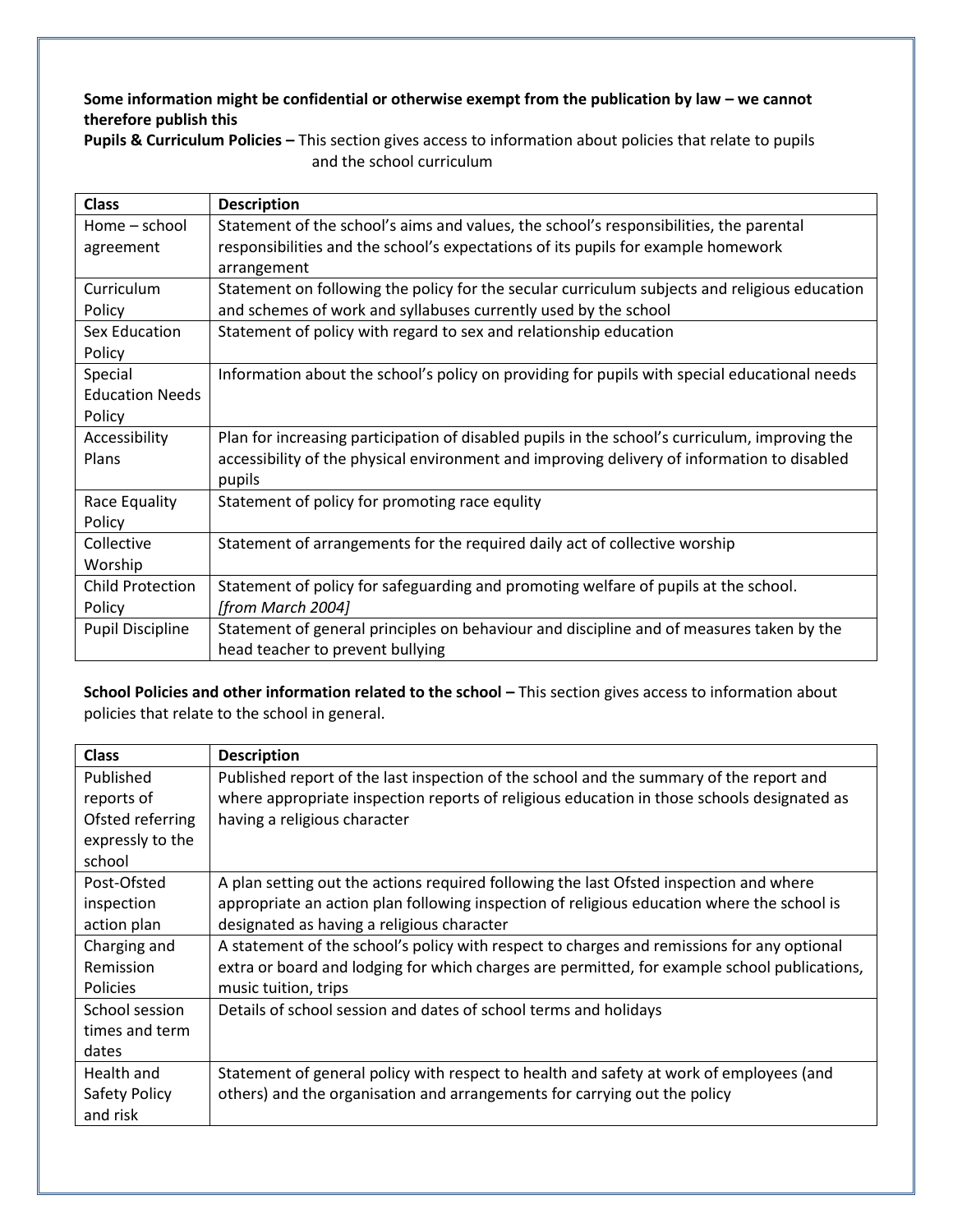| assessment        |                                                                                             |
|-------------------|---------------------------------------------------------------------------------------------|
| Complaints        | Statement of procedures for dealing with complaints                                         |
| procedure         |                                                                                             |
| Performance       | Statement of procedures adopted by the governing body relating to the performance           |
| Management of     | management of staff and the annual report of the headteacher on the effectiveness of        |
| Staff             | appraisal procedures                                                                        |
| Staff Conduct,    | Statement of procedure for regulating conduct and discipline of school staff and procedures |
| Discipline and    | by which staff may seek redress for grievance                                               |
| Grievance         |                                                                                             |
| Curriculum        | Any statutory instruments, departmental circulars and administrative memoranda sent by      |
| circulars and     | the Department of Education and skills to the headteacher or governing body relating to the |
| statutory         | curriculum                                                                                  |
| instruments       |                                                                                             |
| Annex $A -$ Other | Annex A provides a list of other documents that are held by the school and are available on |
| documents         | request                                                                                     |

#### *Information available on our website*

#### *Our website is at www.hernebay-jun.kent.sch.uk*

#### **7. Feedback and Complaints**

We welcome any comments or suggestions you may have about the scheme. If you want to make any comments about this publication scheme or if you require further assistance or wish to make a complaint then initially this should be addressed to Herne Bay Infant School & Seashells Nursery, Stanley Road, Herne Bay, Kent, CT6 5SH.

If you are not satisfied with the assistance that you get or if we have not been able to resolve your complaint and you feel that a formal complaint needs to be made then this should be addressed to the Information Commissioner's Office. This is the organisation that ensures compliance with the Freedom of Information Act 2000 and that deals with formal complaints. They can be contacted at:

#### *Information Commissioner, Wycliffe House, Water Lane, Wilmslow, Cheshire, SK9 5AF.*

Or

**Enquiry/Information Line: 01625 545700 E Mail: [publications@ic-foi.demon.co.uk](mailto:publications@ic-foi.demon.co.uk) Website: [www.informationcommissioner.gov.uk](http://www.informationcommissioner.gov.uk/)**